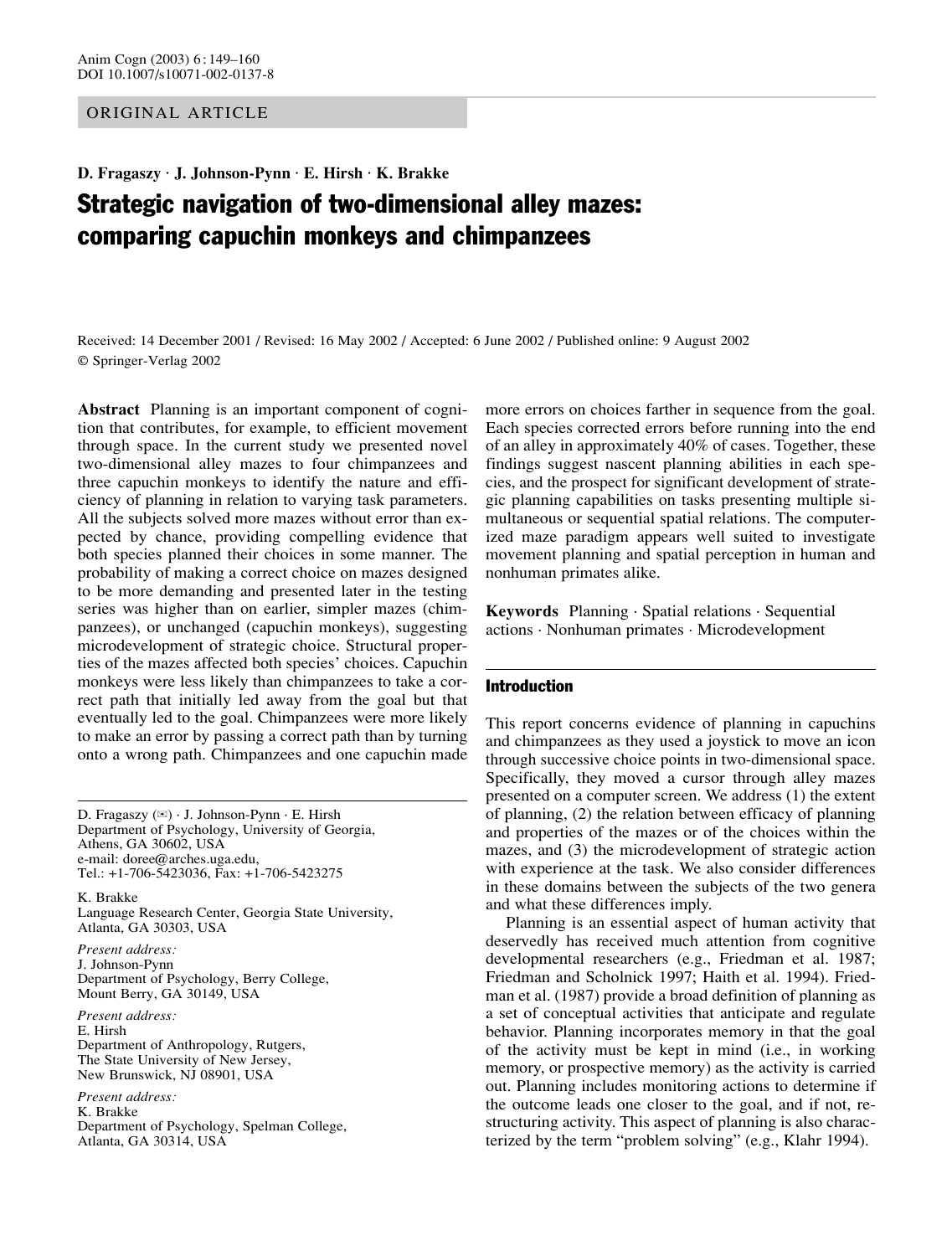In general, contemporary theories proposed from an information-processing perspective treat planning and problem solving in young children as a challenge in relating multiple elements to each other sequentially or simultaneously to achieve a goal (e.g., Bidell and Fischer 1994; Case and Okamoto 1996; Siegler 1998). Planning can further be conceived as a process unfolding in time as an activity proceeds (Roberts and Ondrejko 1994). Skill in planning encompasses "planning in advance of action or during action according to the circumstances, flexibly anticipating constraints and opportunities, and adapting to circumstances" (Rogoff et al. 1994, p. 354). This conception of planning emphasizes that planning is improvisational in character; it occurs not only in advance of action but also during the course of activity.

Willatts (1989) characterizes two forms of problem solving in human infants and toddlers. In "forward search," the individual pursues a sequence of actions until the goal is reached, responding to ineffective actions by choosing a different course. Each individual choice is made independently of subsequent choices. Willatts (1989) uses the term "planful" to capture the "one move at a time" character of this kind of activity; Klahr (1994) calls it "generate and test."

In a more advanced form of problem solving, "subgoaling," individual decisions are taken in series in service of the one overarching goal (Willatts 1989). For example, Fabricius (1988) examined route planning in 4- and 5-year-old children as they collected several toy dolls in a large space. He concluded that 5-year-olds were able to consider multiple courses of action and in this way avoid errors, whereas 4-year-olds' planning was more rudimentary and more prone to errors. As conceived by many developmental researchers, the improving coordination of elements in working memory (evident, for example, in subgoaling) is what drives advances in planning efficiency in young children (Bidell and Fischer 1994; Case and Okamoto 1996).

Previous work with children and with nonhuman animals indicates that the direction of a possible choice with respect to the position of the goal in a maze or detour problem powerfully affects decision making at that choice point. For example, Davis and Leary (1968) showed that individuals of a variety of nonhuman primate species showed limited initial propensities to move a lifesaver candy threaded onto a wire (bent into a series of L turns in three dimensions) away from themselves, even when this direction of movement was necessary to get the candy to the end of the wire and thus retrieve it for themselves. Whitecraft et al. (1959) reported that 2-year-old children had the same initial problems as the monkeys in moving the lifesaver away from themselves, although older children had no such problems.

Rhesus monkeys, chimpanzees, and orangutans can solve two-dimensional alley mazes (Lethmate 1977; Washburn 1992; Menzel et al. 1999). These studies have varied in the nature of the mazes presented (e.g., how many choice points, how the choice points were structured, how many times the subject saw each pattern), and how the

subject physically solved the problem (using a joystick to move a visual icon, moving an object along a path). Together, these studies provide compelling evidence that nonhuman primates can navigate through two-dimensional spaces. However, they do not provide an assessment of maze properties that we predict will affect performance (such as the number and the directional properties of choices) if the subjects are making strategic choices at decision points. Such assessments are needed to evaluate planning abilities of nonhuman primates in conceptual terms.

Concepts associated with planning are readily adapted to tasks that involve moving a visual icon, or cursor, through a two-dimensional maze. We identify five levels of planning activity in our maze task (see Table 1). We used level 0 for random movements of the joystick. Level 1 represents controlled directional movement of the joystick coupled with random selections at choice points. A "planful" or "forward search" strategy (level 2) would lead one to choose paths that appear to lead directly to the goal. Using a forward search strategy should lead to corrective actions when the path ends short of the goal. "Subgoaling" (level 3) would result in a different pattern of decisions depending on to which properties of the choice points in a maze the subjects were attending and how well they could integrate or prioritize the properties. For example, at each choice point in a maze the subject might evaluate which of the possible paths led to another choice, versus those that led to a dead end (i.e., evaluate the property of continuation). Alternatively, the subject might evaluate whether one path led more directly toward the goal compared to the other path (i.e., evaluate the property of directness). Directness might affect choice more than continuation, but when directness was equivalent among the choices, then continuation might guide choice. A more sophisticated (and memory-intensive) strategy

**Table 1** Levels of planning in a two-dimensional maze task

| Level          | Planning activity                                                                                                                                                                                                                                                                                    |
|----------------|------------------------------------------------------------------------------------------------------------------------------------------------------------------------------------------------------------------------------------------------------------------------------------------------------|
| $\Omega$       | Absence of planning: movements of the joystick or<br>other instrument are guided only by encountering<br>a barrier (either the wall of the alley or the end of an<br>alley)                                                                                                                          |
| 1              | Bodily planning: moving the body in such a way as to<br>make the cursor or other agent follow a specific direc-<br>tion ( <i>i.e.</i> , move the cursor along a straight line or<br>through a turn), but selections at each choice point are<br>made randomly                                        |
| $\overline{c}$ | One-element planning: making decisions at each choice<br>point on the basis of one property (e.g., directness to the<br>goal); monitoring the outcome one choice at a time<br>(Encompasses "planful" and "forward search" strategies)                                                                |
| 3              | Integrated planning: deciding at each choice point on<br>the basis of two (integrated or prioritized) properties<br>(e.g., continuation first, and directness second)                                                                                                                                |
| 4              | Sequential integrated planning: implementing a<br>sequence of choices devised in advance and based<br>upon two or more integrated or prioritized properties<br>(e.g., planning backward from the end point to the start<br>point, and subsequently making these choices in the<br>forward direction) |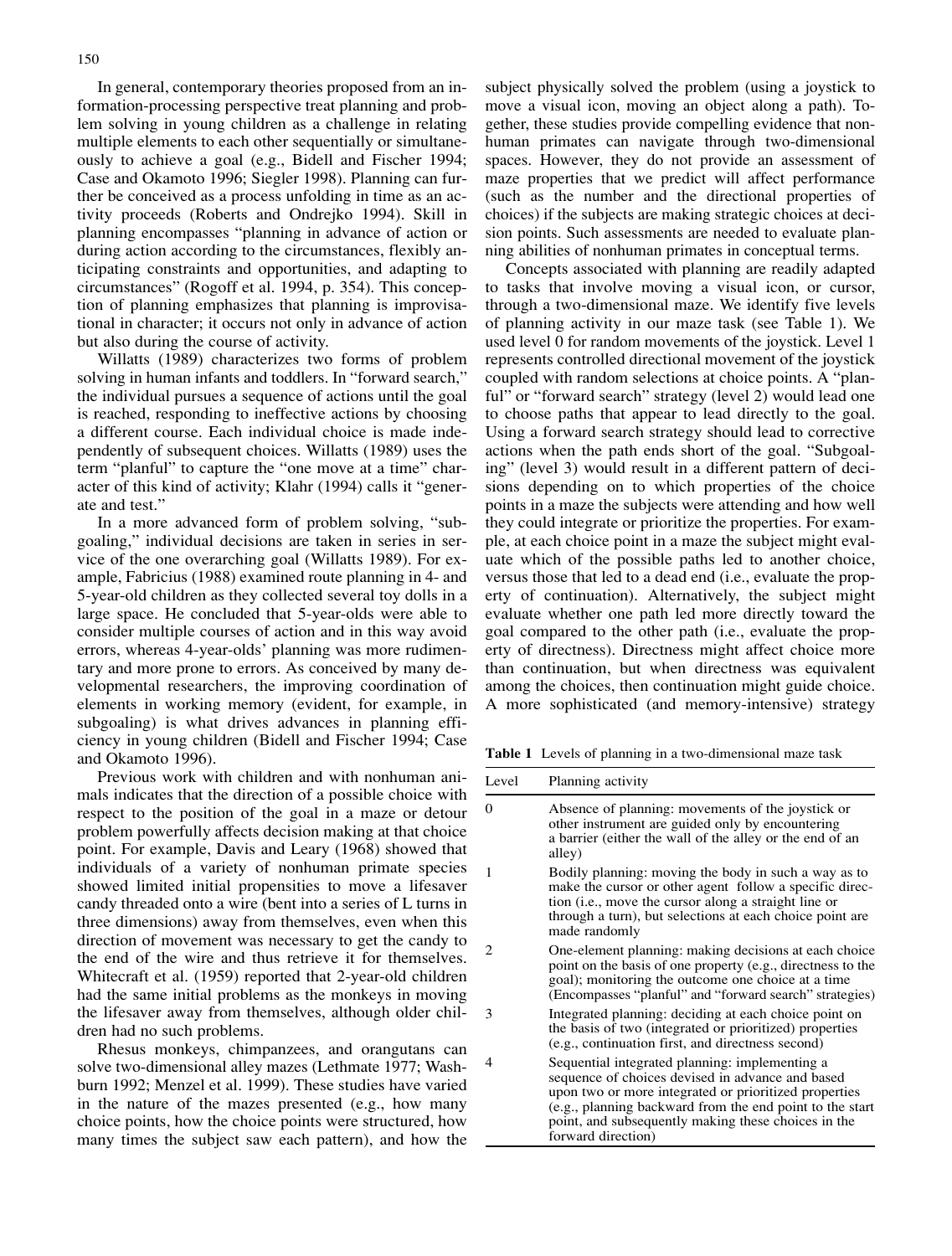would be to check the property of continuation first, and the property of directness second. An even more memoryintensive subgoaling strategy (level 4) would be to plan through the entire route, either forward or backward, keeping in mind the sequences of choices to be made. This strategy, if used effectively, would lead to error-free solutions.

Tufted capuchin monkeys (*Cebus apella*) and chimpanzees (*Pan troglodytes*) are vastly different in size (4 kg vs 80 kg, average adult male) and are phylogenetically distant. Tufted capuchin monkeys are in the family Cebidae, from South and Central America; this family of primates has been separate from African and Asian primates for approximately 40 million years (Kinzey 1997). Nevertheless, intriguing behavioral, ecological, and life history parallels exist between capuchin monkeys and chimpanzees (see Visalberghi and McGrew 1997, for a series of papers highlighting these parallels). Some of the most striking parallels involve how these animals interact with objects in near space (i.e., within arm's reach). Both chimpanzees and capuchin monkeys are noted for using tools in their feeding activities (McGrew 1992; Visalberghi 1997) and, in fact, are the most frequent spontaneous users of tools among all the nonhuman primates.

Navigating two-dimensional mazes in near space involves some of the same skills as using a tool, such as anticipation of movement of objects in space, acting to make these movements happen, and responding to feedback from actions (Bidell and Fischer 1994; Case and Okamoto 1996; Lockman 2000). For example, using a tool and solving a maze can involve visual scanning, moving the body, and holding in working memory a sequence of planned goal-directed actions. Visual scanning and moving the body might be considered "on-line planning" in Bidell and Fischer's (1994) terminology. These activities correspond to levels 1 and 2 in our scheme (see Table 1). Holding a sequence of actions in working memory might be considered equivalent to Bidell and Fischer's category of "coordinating represented actions" and corresponds to levels 3 and 4 in our scheme.

Evaluating skills in planning sequential actions while solving mazes, and determining how readily these skills develop, provide independent assessments of cognitive abilities tapped jointly by maze-navigation tasks and object-manipulation tasks. Maze tasks also provide additional opportunities to compare the integration of perception and actions across circumstances (cf., Lockman 2000). The maze task requires integrated perception and action to control the joystick. It lacks, however, the motor demands of achieving a specific positional relation of one object to another (as when a stone must be positioned precisely to crack a nut) inherent in a tool-using task. The maze task has many fewer degrees of freedom than a task in which the subject must produce (as opposed to recognize) the relation among elements. The two-dimensional mazes have fewer degrees of freedom than coordinating body, objects, and surfaces in three-dimensional space (as in seriating nesting cups – Johnson-Pynn et al. 1999). The maze task also provides a convenient means to compare

capuchin monkeys and chimpanzees to other species that do not share the propensities of these two genera to use tools, such as rhesus monkeys.

We currently have some information on capuchin monkeys' abilities to organize sequences of movements with spatial elements (at least at level 2 in our scheme of planning). McGonigle et al. (2002) have shown that capuchin monkeys are able to accomplish an exhaustive search, hitting each displayed icon once, with up to nine items distributed on a touch-sensitive computer monitor. More impressively, the monkeys are able to coordinate their selection of icons in accord with a hierarchical scheme of two properties (e.g., selecting all icons of a particular shape, and by ascending order of size within shape, then selecting all the icons of the next shape, again by size, etc.).

Using a larger three-dimensional space, DeLillo et al. (1997) showed that capuchin monkeys conducted spatially strategic searches of food containers arrayed in a two-dimensional plane on the mesh roof of their cage. Their searches were coordinated in space in a manner suggesting memorial "chunking" of nearby elements. These findings suggest that capuchin monkeys are able to organize multiple choices strategically. However, they do not speak to the structural properties of the spatial relations capuchin monkeys can handle, nor whether they "look ahead" while making a choice.

We have more data for chimpanzees than for capuchin monkeys on many cognitive tasks (as reviewed in Anderson 1996), including serial ordering of numbers and strategic search (Kuhlmeier et al. 1999; Boysen and Halberg 2000; Beran et al. 2001; Biro and Matsuzawa 2001). Recent studies involving sequential selection of ordered items from known spatial locations (using computerized testing methods) indicate that chimpanzees can organize in advance a sequence of choices. On the basis of available data, chimpanzees appear to be able to organize at least two choices in sequences of this type (Beran et al. 2001; Biro and Matsuzawa 2001) and, with extensive practice, up to five (Kawai and Matsuzawa 2000). By comparison, Klahr (1994) reports that two-thirds of children at about 5 years of age faced with spatial problems posing four to seven steps (the "dog-cat-mouse" problems) managed to stay on the "minimum path" to solution when they were no more than two moves away from the goal; one-third could do so three moves away from goal. The dog-cat-mouse problem precluded the use of strictly spatial subgoals. Five-year-old children, according to Klahr, were able to plan farther ahead in a sequence of choices in another task that did support subgoals (the "tower of Hanoi" problem) when the subgoals were unambiguous.

The take-home message from these studies, and their comparison with findings from studies with chimpanzees, is that planning two or three steps into the future is possible for these subject groups, but the nature of the task profoundly impacts the nature and effectiveness of planning. We can expect that the same caveat will hold for capuchin monkeys: their abilities to plan sequences of actions will be profoundly affected by the nature of the tasks they are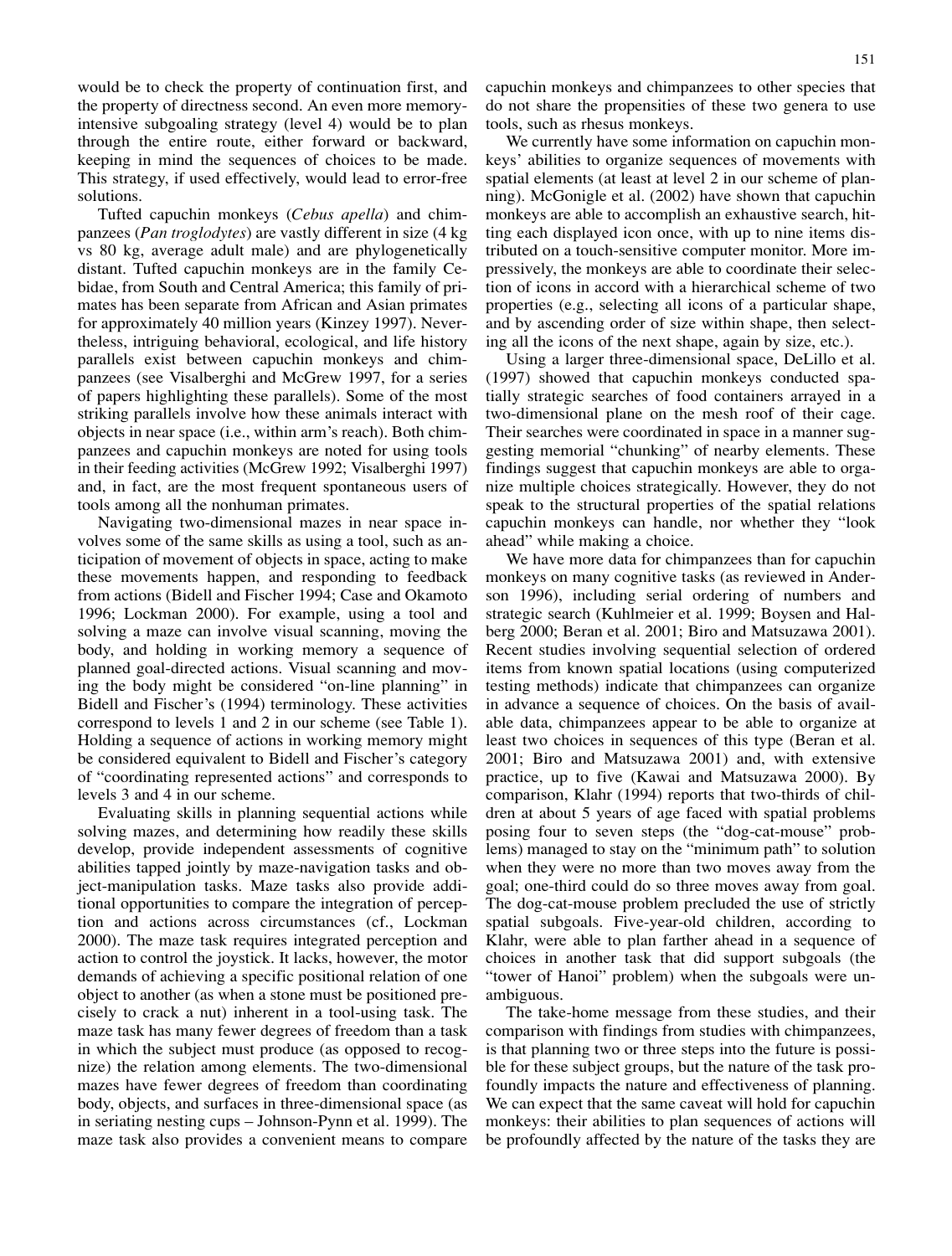given. For this reason, directly comparative studies are particularly illuminating when the goal is to understand how species compare in this domain.

In this study, we presented novel mazes to capuchins and chimpanzees. We constructed the mazes to present varying numbers of choice points, and two kinds of correct choices (obvious and non-obvious) that would lead to the goal. Obvious choices were those in which the correct path led in the direction of the goal. Non-obvious choices were those in which the correct path initially led away from the goal, or in which the incorrect path ended a short distance from the goal, so that the goal served as a perceptual "lure" to that incorrect path. We presented the mazes to the subjects in an order we hypothesized went from "easy" to "difficult" on the basis of the total number of choice points and the number of non-obvious choices within a maze. With this design, evidence of planning can be sought by comparing the number of mazes completed without error to the number expected by chance using binary probability at each choice point. Evidence that maze or choice-point properties affect planning can be sought by comparing error rates as a function of the number of choice points per maze, comparing errors on obvious and non-obvious choices, and comparing errors as a function of proximity to goal, or recency.

We expected that the monkeys and apes would, at minimum, be planful in their navigation of mazes, that is, that they would be able to correct errors and complete the mazes. We further expected some degree of looking ahead while navigating mazes, and some degree of planning actions ahead of performance. If the subjects looked ahead, they would reverse direction following an error before striking the end of the alley. If they prepared a series of choices in advance of action, they would make proportionally more errors on mazes with more choices because these mazes would present greater memory demands than mazes with fewer choices. Similarly, if they planned choices in the forward direction, they would make proportionally more errors on choices appearing later in the maze rather than early in the maze. If they planned choices by tracing the route backward from the goal, they would make more errors on choices appearing early in the maze. Finally, we expected that the subjects would be more attentive to Euclidean direction to the goal than continuation of the path, that is, that they would make proportionally more errors at non-obvious choices than at obvious choices.

One weakness of presenting the mazes in order of presumed difficulty is that presentation order is confounded with maze properties, making assessment of microdevelopment problematic. With the current design, the relation between performance and testing order can only be considered suggestive evidence concerning microdevelopment. We adopted this design, however, because we expected to run into the boundaries of capuchins' abilities to solve mazes. We anticipated that we would generate better effort on the part of subjects encountering their limits with this design if they were rewarded with consistent correct performance early. In general, improved performance with testing is taken as evidence of microdevelopment. However, given that in our design the difficulty of the mazes increased concurrently with testing (and many measures validate that assumption), maintaining the same level of performance is suggestive of microdevelopment in this study. We report some general indices of performance with respect to testing order as suggestive evidence of microdevelopment in both species.

# Methods

### Subjects and housing

Four chimpanzees (*Pan troglodytes*), two males and two females, and three male capuchin monkeys (*Cebus apella*) participated in the study. The male chimpanzees, Sherman and Mercury, were 22 and 9 years old, respectively. The two females, Lana and Panzee, were 26 and 10 years old, respectively. The three male capuchins, Jobe, Xavier, and Xenon, were young adults between 6 and 11 years old. The chimpanzees resided at the Language Research Center of Georgia State University, and the capuchins resided at the University of Georgia. None of the subjects were food deprived at any time over the course of testing; all remained in their normal social housing arrangements except during the brief testing sessions. Capuchin monkeys moved to a test room adjacent to their housing area for testing; chimpanzees moved to a specific part of their home cage.

# Test apparatus

We presented the mazes to subjects in a two-dimensional format on a computer screen (46 ×28 cm, W×H). Subjects had to manipulate a joystick positioned below the screen to move the cursor on the monitor from the start of a maze to the end point. The cursor could be moved anywhere within the alleys on the screen by the joystick. In this task, the cursor traveled approximately 10 cm in 5 s. All subjects had several years of previous experience with this computerized test system on tasks that required joystick manipulation (Rumbaugh et al. 1993; Filion et al. 1994) using software developed by Richardson et al. (1990).

#### The maze task

The three capuchins had practiced repeatedly solving a barrier task with a fixed layout (an H shape) and randomized location of start and end points prior to this study. The four chimpanzees had extensive experience solving alley mazes, including mazes with more choice points than we presented in this study (Menzel et al. 1999). The mazes in this study had a different visual appearance (e.g., the color of the maze pathways and background) than those the chimpanzees had seen before, as well as different layouts.

In the current study, each maze presented a novel layout of paths, start and end points, and choice points. With only a few exceptions that occurred because of technical problems or mazes left unfinished at the end of a session, each maze was presented just once to each subject. Three sample mazes are shown in Fig. 1. The mazes appeared as black pathways against a white background on the computer screen. The cursor appeared as a white cross in the black pathway, and the goal appeared as a pink square that fit just within the width of the path. All angles in the maze pathways were 90°. Mazes were grouped into sets (hereafter, libraries) of 16 (13 libraries total). The first library (library 0) consisted of 12 training mazes that were designed to familiarize subjects with the action of moving the cursor in alleys and around corners, and with the goal of the maze task – that is, to move the cursor from the start to the end point. Mazes in this library contained no choice points. The remaining 12 sets (libraries 1–12) constituted the test libraries.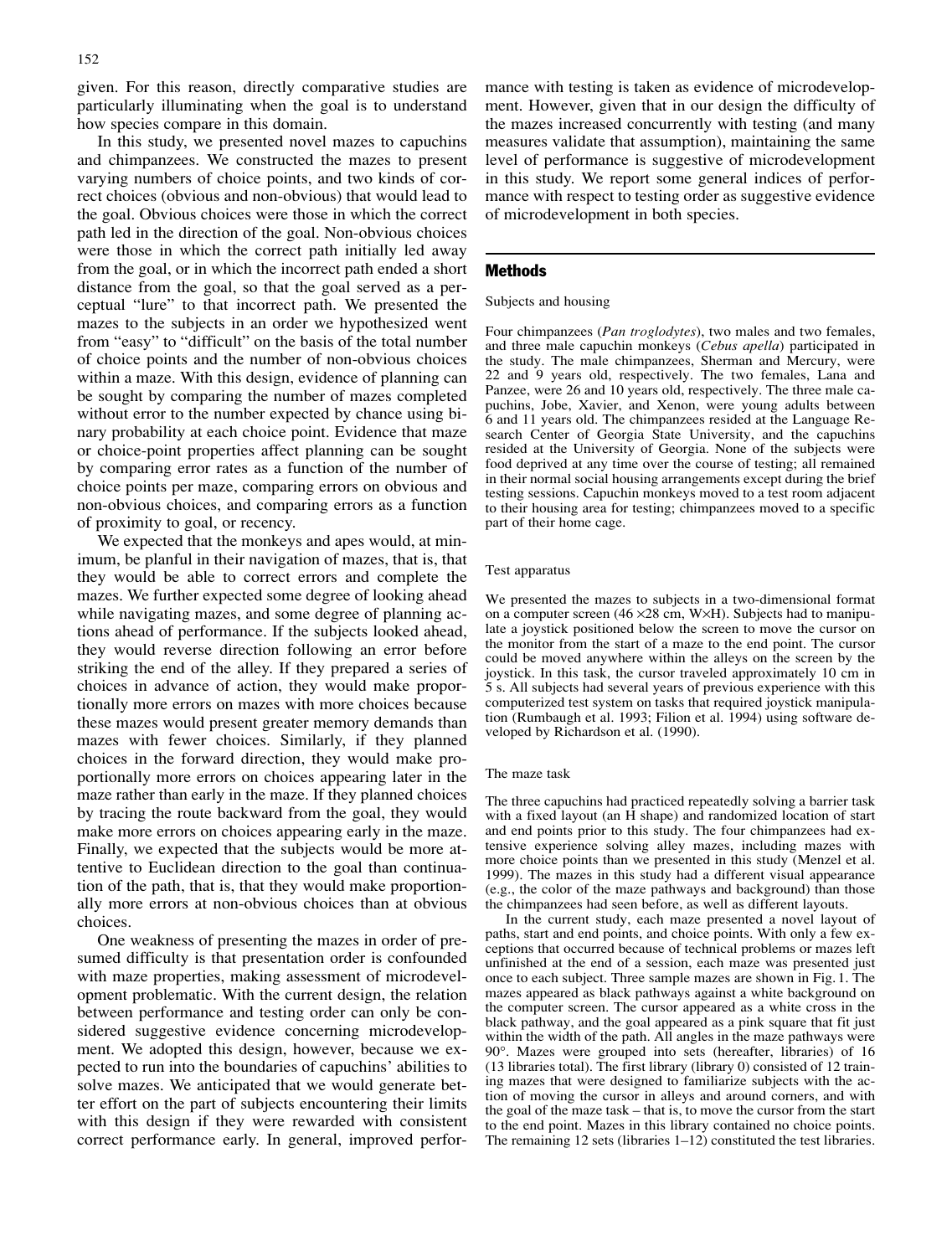

**Fig. 1A–C** Three sample mazes. The endpoint in each maze is represented as a *white square* in this figure; however, it appeared bright pink to the subjects. The first two mazes contain three choice points. In the first maze (**A**), the third (and final) choice is non-obvious; an incorrect path leads nearly directly to the goal. In the second maze (**B**), the first choice requires moving the cursor in a direction away from the goal; the second choice is neutral, and at the third choice the incorrect path goes nearly directly toward the goal. Thus choices one and three in this maze were non-obvious according to our criteria (see text). We classed maze B as more difficult than maze A because B contains two non-obvious choices, versus one non-obvious choice in maze A. The last maze (**C**) requires five choices (four at choice points and one at the start, where the cursor is positioned in the middle of the alley). The first, second, and fourth choices in this maze are non-obvious choices. Maze C belongs to library 12, the most difficult group of mazes we presented

Each test library contained 10 unique mazes. The remaining 6 mazes that made up each library were varied presentations of 2 (randomly selected) of the 10 mazes. For each of the 2 repeated

**Table 2** Properties of the mazes

| Library        | No. of choice<br>points | Non-obvious<br>choices |
|----------------|-------------------------|------------------------|
| $\Omega$       |                         | 0 (Training)           |
|                |                         |                        |
| $\overline{2}$ | 2                       |                        |
| 3              | 3                       |                        |
| 4              |                         |                        |
| 5              | 2                       |                        |
| 6              | 3                       |                        |
| 7              | $\overline{c}$          | 2                      |
| 8              | 3                       | $\overline{c}$         |
| 9              | 4                       | $\overline{2}$         |
| 10             | 3                       | 3                      |
| 11             | 4                       | 3                      |
| 12             | 5                       | 3                      |

mazes, the repeated presentations were flipped vertically, horizontally, or both. We presented varied versions of 2 mazes to determine if performance on flipped mazes improved from previous navigation of the maze in a different orientation. As it turned out, performance on the flipped mazes was indistinguishable from performance on the other mazes on all variables. We will hereafter ignore this aspect of the mazes and consider all 16 mazes per library as unique for the purposes of our analyses.

The start and end points of the mazes appeared equally often in the four quadrants of the screen, and the choices were spatially distributed evenly across quadrants insofar as possible given the constraints of path widths. The number and nature of choice points in each maze characterized libraries (see Table 2). The number of choice points in the test mazes varied between one and five. At each choice point, the subject had to choose between one of two possible pathways. Some points offered a choice between paths that differed in how directly they led to the goal, either in terms of Euclidean distance or the angle one would have to make from movement along that path to reach the goal.

Correct choices that resulted in apparently traveling a longer distance to the goal or a greater angle away from the goal we categorized collectively as non-obvious choices (NOC). This occurred, for example, when the incorrect choice presented an angular displacement from the goal 60° less than the other choice (i.e., the correct choice appeared to lead farther away than the incorrect choice). Most NOC were of this form, because they required that the subject move the cursor in a direction away from the goal. However, if the incorrect choice ended far from the goal, even if the angles were more than 60° different, we did not designate the choice as non-obvious. A second form of NOC occurred where the two paths formed roughly the same angle with the goal (i.e., not more than 60° different), but the incorrect path was relatively near the goal (in the same quadrant) and the end of the incorrect path was within two path widths of the goal. In these circumstances the incorrect path appeared to lead nearly directly to the goal, and the goal worked perceptually as a "lure." Figure 2 illustrates the two forms of NOC.

The order in the sequence of choices for NOCs was counterbalanced within each library. The distance of the goal from each choice point varied from 1.5 to 10.5 cm. The distances of the choice points from the goal were normally distributed, with a slight skew to closer distances. We included the distance of the choice from the goal as an independent variable in analyses. Choice points were further identified as forced or facultative. A forced choice point occurred when the path ended at a T intersection and the subject was required to turn one way or the other. A facultative choice occurred when the subject traveled along a path that continued past an intersection, so that the subject had the option to turn or to continue in the same direction. Overall, the four apes made choices at 785 forced turns out of 2,037 total turns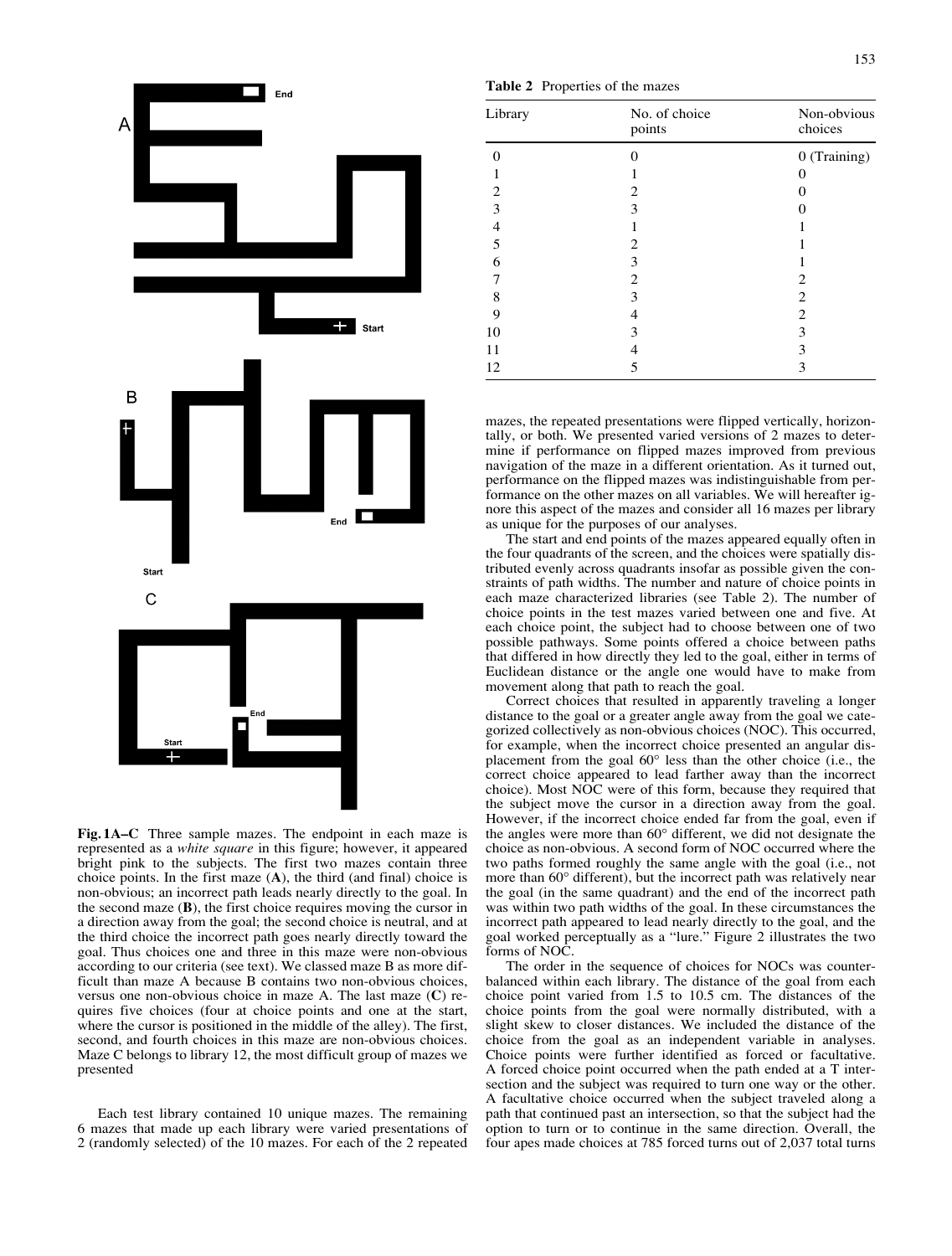

**Fig. 2A, B** Illustrations of non-obvious choices. The endpoint in each maze is represented as a *white square* in this figure; however, it appeared bright pink to the subjects. **A** Both angle and distance between end of incorrect path and goal combined make the correct choice non-obvious. **B** Angles are similar but path lengths make the incorrect choice attractive

(39% forced turns); the numbers and proportions were similar for the three capuchin monkeys (543 forced of 1,421 total turns, or 38%).

# Procedure

We presented the test mazes to each subject beginning with library 1. Subjects moved through the libraries in numerical sequence (e.g., library 1 followed by library 2) if they solved 12 or more of the 16 mazes in each library (with one exception: one subject advanced to library 12 after completing only eleven mazes in library 11). Subjects were given approximately 2 min to solve a maze. Completing a maze required bringing the cursor into contact with the pink square "goal." Subjects received the next maze in the series upon completion of a maze or after 2 min elapsed without activity. We re-presented once any maze that the subject had not completed before proceeding to the next library. This occurred approximately six to eight times per subject due to the computer prematurely ending a trial while the subject was still working.

Subjects typically took 1–2 min to complete a single maze. Capuchin monkeys completed each of the libraries 1–9 in 20–30 min in a single test session; they occasionally required more than one session to complete libraries 10–12. A few times during presentation of these last three libraries to the capuchins, a maze not completed at the end of one test session was re-presented as the first maze the next day. Apes typically completed two to three libraries per 60-min test period. Testing occurred over approximately 2 weeks for both groups. We videotaped the subject's monitor, capturing the cursor moving through the maze pattern. All subjects received food treats intermittently upon completion of one or more mazes during the course of testing.

#### Scoring

For each maze that the subject completed, we scored movements made at each choice by viewing video playbacks in slow motion. The primary dependent variable was choice of path (Correct or Error). Movement of the cursor 2.5 cm into one path past the choice intersection constituted a choice. We also scored several other dependent variables. After an Error, we noted if the subject reversed the cursor's direction of movement before contacting the end of the alley (noted as Self-correcting) or after hitting the end of the alley (noted as Dead-ending). Errors were further identified as Overshoot (when the subject incorrectly bypassed the correct choice and continued on a linear path) or Wrong Turn (when the subject made a turn down an incorrect path when the correct choice was to stay on the continuing path at a facultative choice point, or to turn in the opposite direction at a forced choice point). Subjects frequently reversed the direction of cursor movement backward through choice points they had previously navigated. They could produce ten choices, for example, while taking the cursor through a maze pattern with only three choice points. In this report we present only the actions made during each subject's first pass through each choice point.

The 192 test mazes presented 528 choices to each subject, for a potential data pool of 3,696 choices. Through a combination of video recording problems and non-completion of some mazes, we scored slightly fewer than 192 mazes for each subject. The chimpanzees each lacked 3–7 mazes; the capuchins lacked 9, 15, and 21 mazes, respectively. We scored between 439 choices and 481 choices per capuchin monkey, and between 504 and 516 choices per ape (3,460 total; 94% of the maximum).

#### Analysis

We looked for evidence of planning within subjects using chisquare tests to compare expected frequencies to observed frequencies of error-free mazes within libraries. To examine our other predictions concerning the properties of mazes and the microdevelopment of strategic actions and to compare the genera, we used stepwise logistic regression, a form of generalized linear models, using SAS (SAS Inc.). This model assumes a binomial distribution of binary data. We examined the fixed effects of the seven variables of interest listed below on the frequency of errors. We used Wald's chi square to evaluate the probability of the observed distributions. The model included the variables Genus (*Pan* or *Cebus*), Library (1–12), Choice (Correct or Error), Non-obvious choice (Yes or No), Total number of choices (1–5), Category of choice point (Forced or Facultative), Type of error (Wrong Turn or Overshoot), and Outcome following the error (Self Correct or Dead End). Separately, we evaluated the effects of distance (in centimeters) from each choice to the goal, and the order of the choice in the choice sequence on the probability of making an error. The variable Distance was not associated with significant effects for either group and will not be discussed further in this report.

# **Results**

Error-free performance and overall error rates

All the subjects of both species completed 11 or more mazes in each of the test libraries. All four chimpanzees and two of the capuchins completed more mazes without error than expected by chance. Apes completed 53–78%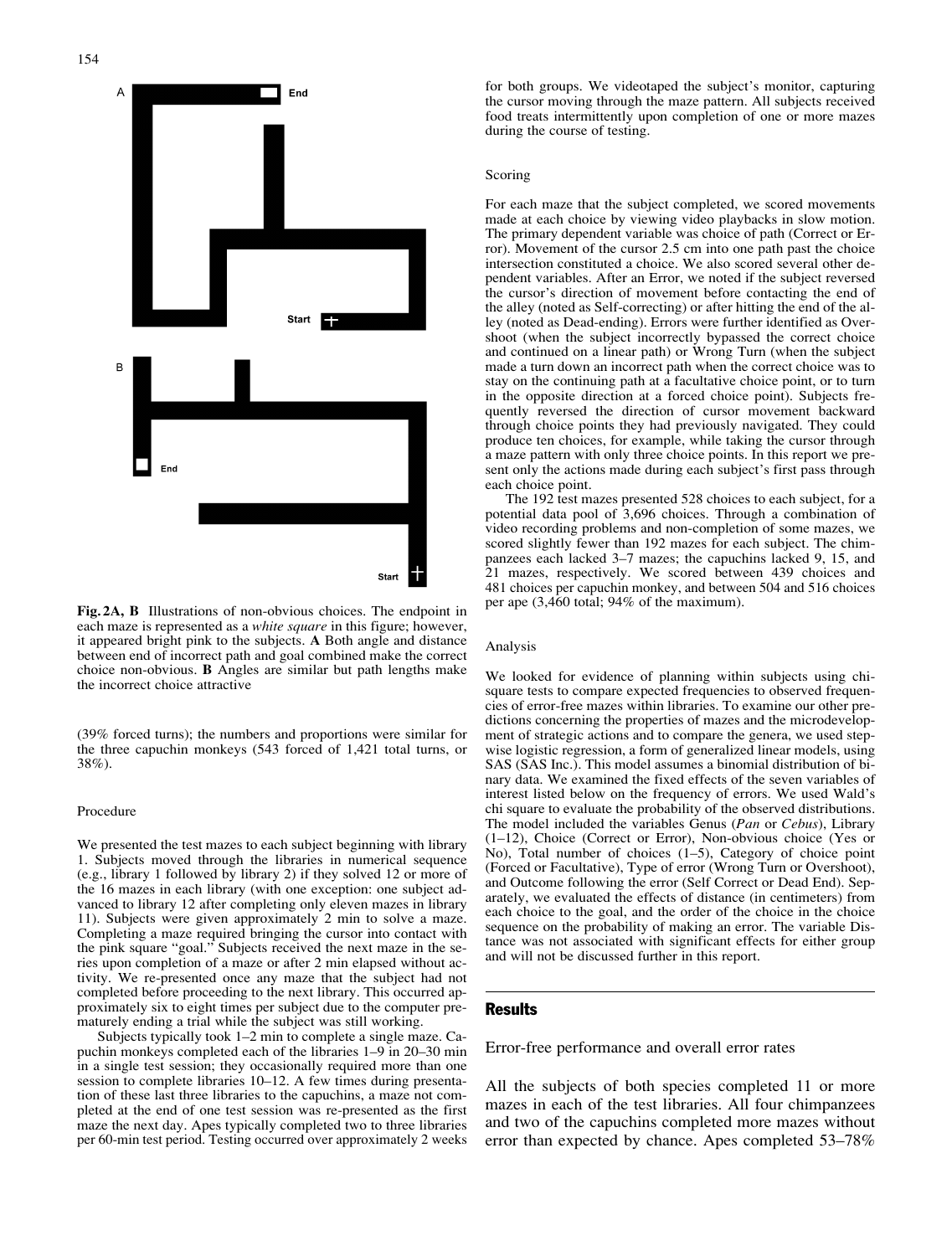of the mazes without error; capuchin monkeys completed 24–35% of mazes error-free. Only 20% of mazes would be error-free if choices were made randomly on the full set of 192 mazes.

The probability of error-free solution varies across libraries as a function of the number of choice points per maze in that library. For libraries with a single choice point, random choices would result in 8 mazes solved without error out of 16 mazes presented  $(0.5 \times 16=8)$ ; for libraries with four or more choices, 1 maze would be solved without error on a random basis  $(0.0625 \times 16=1)$ . One capuchin monkey solved more mazes without errors than expected by chance in 10 of the 12 libraries. The two libraries at chance or below were 4 and 7, in which NOCs were introduced. The second monkey was below chance on library 4 and at chance on libraries 8 and 10. The last monkey solved more mazes without errors than expected in 5 of the 12 libraries, and solved mazes without error at chance rates or below in 7 libraries (3, 4, 6, 7, 8, 10, and 12).

Two of the four apes solved more mazes without error in each library than expected by chance. The other two apes did so on 11 of 12 libraries; each of their performances on a single library (library 2; a second choice point introduced) was at chance levels. These results provide strong evidence that all the subjects planned and/or monitored their movements through sequential choices in some way with respect to reaching the goal, but there is considerable variation in effectiveness of planning across individuals.

Overall, 14% of chimpanzees' choices and 41% of monkeys' choices were incorrect, a significant difference  $[χ<sup>2</sup>=325.85$  (*df*=1, *n*=3,460), *P*<0.001]. As we shall see, the structure of the choices impacted the capuchin monkeys' and the apes' performance in different ways.

# Effects of maze parameters

The number of choices per maze significantly impacted the commission of errors [apes,  $\chi^2$ =14.37 (*df*=4, *n*=2,037), *P*=0.006; monkeys,  $\chi^2$ =11.54 (*df*=4, *n*=1,423), *P*=0.021] but in a direction opposite to expectations. We found that



**Fig. 3** Percentages of all choices that were errors by number of choices in the maze

subjects produced fewer errors, not more, on mazes with more choices; adjusted residuals were consistently negative, indicating fewer errors than expected, for mazes with four or five choices. As shown in Fig. 3, for capuchin monkeys, errors declined from a maximum of 50% on choices in libraries with one choice point (libraries 1 and 4) to 36% in libraries with four or five choice points (libraries 9, 11, and 12). Chimpanzees' errors declined from a peak of 19% errors in libraries with two choice points to 10% in the last library, which had five choice points, three of which were NOCs.

#### Effects of choice parameters

Over the 192 mazes in the test series, each subject could encounter 288 choice points that presented NOCs, and 240 other choice points in which the correct path led to the goal. Thus, NOCs constituted potentially 55% of all choices across all libraries. In actuality, apes did encounter this percentage of NOCs (1,114 out of 2,037 total choices). However, because of incompletion of some (particularly later) mazes, only 45% of choice points that capuchins encountered presented non-obvious correct choices (635 out of 1,423 total choices). Analyses within genera indicated that encountering NOCs disrupted the performance of monkeys  $[\chi^2=124.91 \, (df=1, n=1, 423)]$ , *P*<0.001], but not that of chimpanzees  $[\chi^2=0.22 \ (df=1,$ *n*=2,037), *P*=0.643]. Overall, capuchin monkeys made errors at 54% of choice points that were non-obvious, versus errors on 24% of other choices. The comparable figures for apes are errors at 13% of non-obvious choice points and errors on 14% of other choices.

The position of the choice point relative to the end of the maze significantly impacted the probability of making an error in chimpanzees  $[\chi^2=12.24 \, (df=4, n=2.037),$ *P*=0.016], with choices farther in sequence from the goal often associated with more errors (Fig. 4). Capuchins as a group did not reveal the same pattern  $[\chi^2=5.17 \, (df=4,$  $n=1,423$ ,  $P=0.270$ ; however, further analyses of individual capuchin subjects (Fig. 4) indicated that one monkey made significantly fewer errors at the final choice point than at prior choice points  $[\chi^2=15.23 \, (df=4, n=481)]$ , *P*=0.004]. Figure 4 presents individual values for proportions of choices that were errors, plotted by number of choices remaining before reaching the goal.

With respect to movement of the cursor, two types of errors could be made at choice points. These were "wrong turns" (WTs), at which the subject altered the direction of the cursor incorrectly at an intersection, or "overshoots" (OSs), for which the subject maintained forward cursor direction when it should have turned. At forced choices, all errors were necessarily wrong turns. Monkeys committed WT errors on 216 of 556 forced turns (39%); apes committed 65 WTs during 794 forced turns (8%). Either WTs or OSs could occur at facultative turns, depending on the direction of the correct path. Monkeys were equally likely to commit both types of errors at facultative turns, and they made an error of some kind at 41% of facultative turns.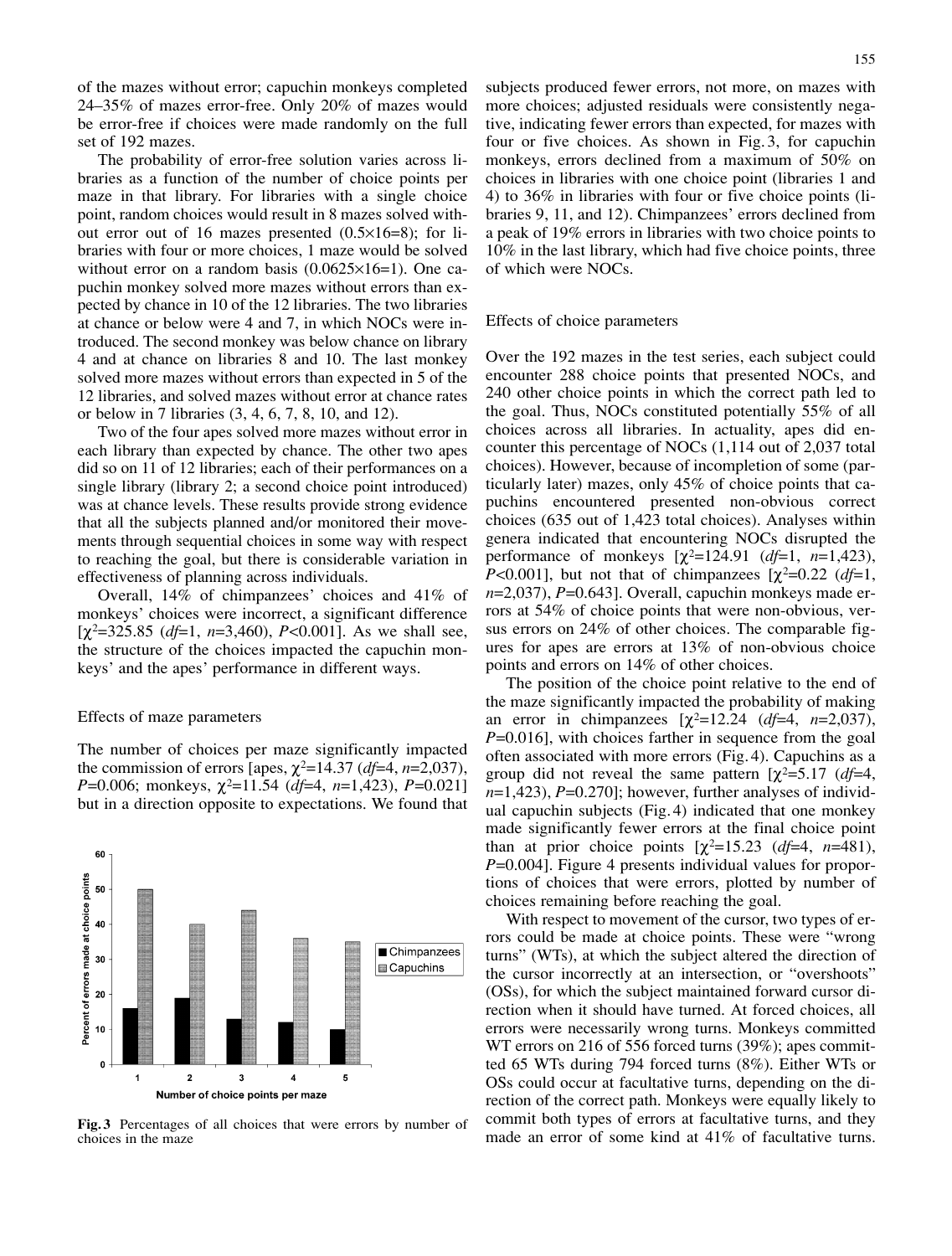



**Fig. 4** Individual values for the proportion of choices that were errors, sorted by the number of choices remaining in the maze. *Left* chimpanzees' performance; *right* capuchins' performance

Apes committed far fewer WTs at these intersections [apes made WTs at 4% of facultative turns;  $\chi^2$ =268.38 (*df*=1, *n*=1,255), *P*<0.001]. Apes, however, committed OSs on 36% of facultative turns, a rate comparable to that of the monkeys [χ2=1.74 (*df*=1, *n*=815), *P*>0.10, n.s.]

#### Responses to errors

Both monkeys and apes were more likely to travel to a dead end than to self-correct after any error, although the difference was significant only for monkeys [58% dead end; 42% self-correct; χ2=14.01 (*df*=1, *n*=578), *P*<0.001] and not for apes [56% dead end, 44% self-correct,  $\chi^2$ = 3.44 (*df*=1, *n*=279), *P*=0.06]. Apes, but not monkeys, were significantly more likely to self-correct after WTs than after OSs [apes: χ2=25.32 (*df*=1, *n*=279), *P*<0.001; monkeys: χ2=2.07 (*df*=1, *n*=575), *P*=0.150; see Fig. 5].



**Fig. 5** Mean percentage of errors that were self-corrected, according to whether the errors occurred by taking a wrong turn or by overshooting

Extensive individual variation in self-correcting existed within each genus. The ape with the fewest errors overall (Panzee: 42 errors) was the most likely to self-correct (following 71% of errors), and the ape with the second-most errors (Lana, 78 errors) was the least likely to self-correct (following 18% of errors). All of Lana's dead ends, and indeed most of those committed by apes, occurred after overshoots, suggesting a strong forward-movement bias. The three capuchins fell within the middle of the apes' range on proportion of self-correcting (ranging from 33% to 52% of errors); the individual with the most errors (Xavier, 230 errors) had the lowest proportion of self-corrections.

#### Microdevelopment

Proportional rate of errors across libraries declined for apes after library 2 and remained consistently low. This was not the case for monkeys. As shown in Fig. 6, the monkeys' error rate scalloped upward each time an additional NOC appeared in the library (libraries 4, 7, and 10) and remained rather consistent otherwise.



**Fig. 6** Percentages of choices that were errors, plotted by library. Libraries were presented in ascending numerical order. Expected error rates across all libraries if subjects were making choices randomly would be 50%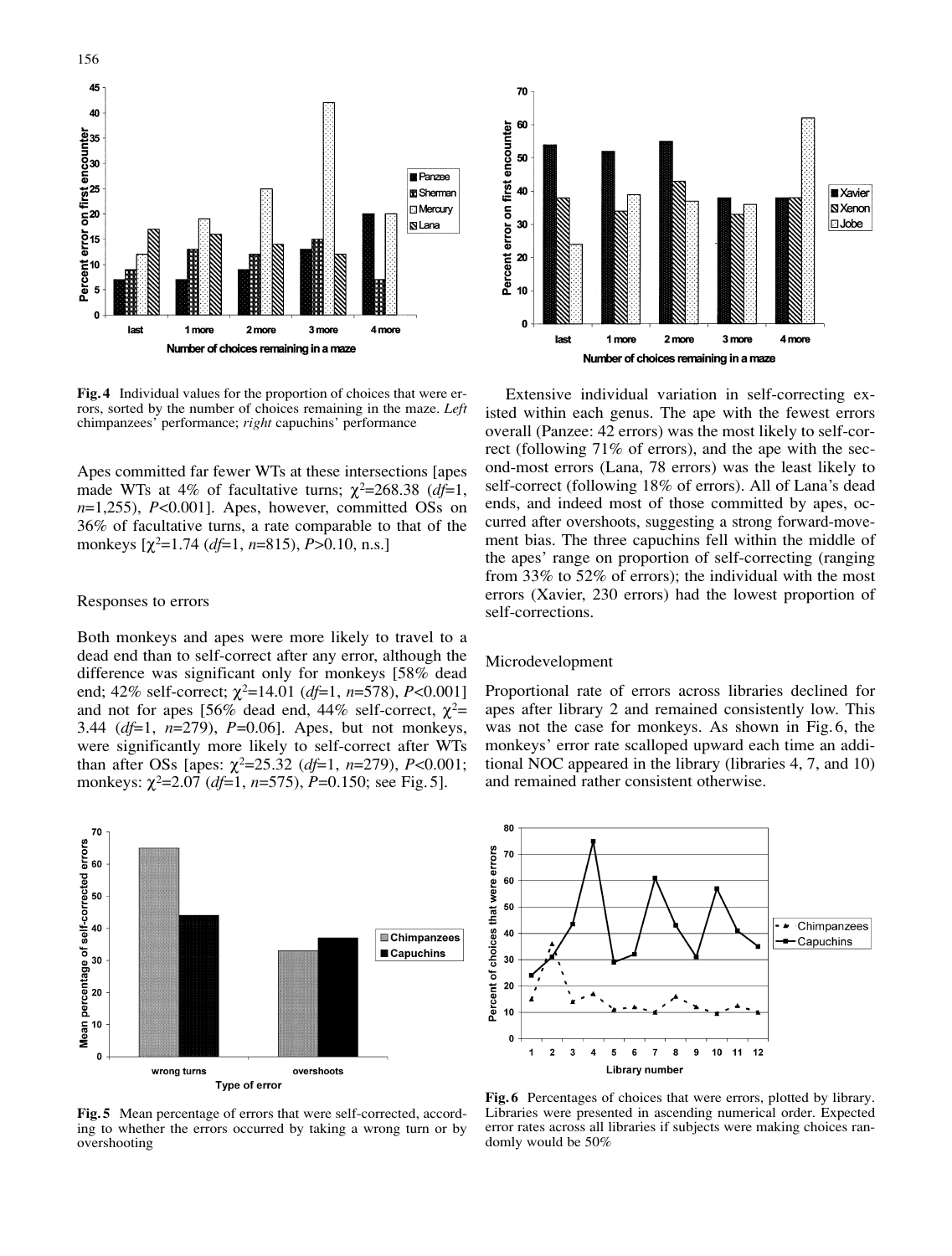# **Discussion**

### Evidence for planning

Overall, our subjects performed surprisingly well on the battery of novel two-dimensional mazes that we presented to them. Both capuchin monkeys and chimpanzees solved more mazes without error than expected by chance, and subjects of both species made fewer errors per maze than expected by chance in most libraries of mazes. Subjects of both species corrected their path after making an error (self-correction), although they more often reached the end of an alley before turning around. Some subjects made proportionally fewer errors than expected at choices closer in sequence to the goal, and proportionally more errors than expected at choices farther in sequence from the goal. All of these findings indicate that the subjects employed some aspect of planning as they navigated the mazes, although they were not consistently successful. Others have found that nonhuman primates can search with varying degrees of efficiency in larger three-dimensional settings, such as when searching for food in multiple locations (cf., Menzel 1973; Gallistel and Cramer 1996; DeLillo et al. 1997; Janson 1998). We recognize that processes supporting navigation in the near space of twodimensional mazes and in larger three-dimensional spaces may differ; our discussion focuses on the former. However, we believe that there are parallels between the two settings that warrant further consideration. For example, both settings involve the integration of vision, movement, and memory, even though specific task demands may differ across spatial scales.

# Properties of mazes and of choice points affect performance

Apes maintained low rates of committing errors as testing progressed, regardless of the properties of the mazes and choice points. The capuchin monkeys, on the other hand, made errors at rates that varied across testing in a patterned way, and this pattern reflected properties of the choice types rather than of the number of choices in the mazes. That is, capuchin monkeys made more errors on choices that were designated as non-obvious than on other kinds of choices (whereas the apes did not). To review, NOCs included choices where the correct path initially led away from the goal, and where the incorrect path appeared to go nearly directly to the goal, so that the goal served as a perceptual "lure." Capuchin monkeys made errors at higher rates on libraries in which the mazes had more of such NOCs, and most especially, when NOCs first appeared (library 4), and when they increased again from one per maze to two per maze (library 7). Apparently the capuchin monkeys encountered difficulty in inhibiting the tendency to move the cursor in the direction of the goal. Chimpanzees did not show this pattern.

#### Extent of planning

It would be possible to make a correct choice at every choice point in our mazes by looking ahead to the end of both alleys and selecting the one that presented another choice (versus a dead end). The task can be characterized as requiring just one "look ahead" with respect to one property of the alleys. However, none of our subjects made only correct choices. The monkeys were most likely to make an error by incorrectly choosing the "obvious" (but wrong) direction at NOC points. Monkeys appear to use the direction of the paths in relation to the goal as the first priority in making a decision about where to move the cursor. Thus they looked to a location relevant to solving the maze, but not in the most efficient manner (i.e., they "looked ahead," but did not look very far down the alleys to see where they led). This pattern of behavior fits the characterization of "planful" behavior, where decisions at each choice point are made on the basis of one element, directness to the goal. This behavior represents level 2 in our scheme (see Table 1).

The apes more consistently attended to the continuation of the alley to make a selection (as indicated by equivalent error rates at NOC points as at other choice points). Their behavior was thus also at least "planful" (level 2). The apes, however, appeared to have a bias toward moving the cursor straight ahead rather than turning at an intersection; they made many more overshoot errors than wrong turns at facultative choices and they made very few errors at forced choices. When an overshoot was made it often resulted in a dead end. We suspect that many of these overshoot errors, as well as the dead ends that accompanied them, resulted from momentary inattention to the task rather than inability to perceive the correct choice at those intersections.

The apes and one monkey appeared to look ahead in a manner relating future choice points to the end of the maze, as indicated by significant differences in error rates for these subjects for choices farther in series from the goal (e.g., the first choice) than nearer in series to the goal. A higher error rate on choices farther from the goal than on those closer to the goal (the last, most recent choice) would be expected if subjects are planning more than one choice ahead (level 3) or visually scanning the entire image on the screen and remembering a sequence of decisions at choice points (level 4). This outcome would be expected if an individual were practicing level 4 planning because the memory demands for sequential choices increase with the number of moves to be remembered.

The full spectrum of results suggests that apes and monkeys are able to monitor one choice at a time, and sometimes more, when they make decisions at choice points. At the same time, they often look ahead less than one step immediately *after* making a choice, as suggested by their relatively high rate (60%) of striking the end of the alley after making a wrong choice, especially with overshoot errors. The common occurrence of striking the end of an alley suggests that either the subjects' forward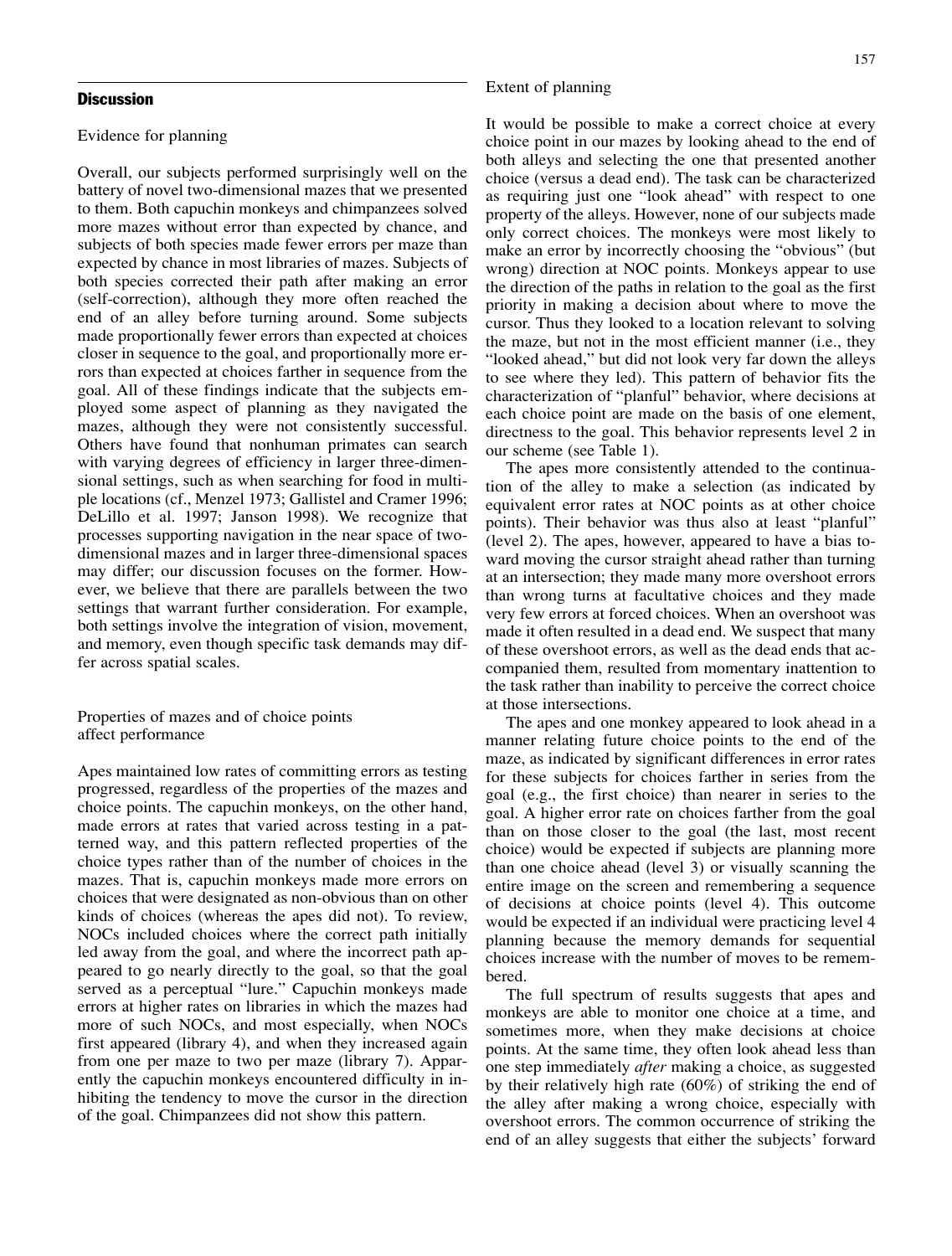search was quite limited during testing, or that their attention was not consistently on the task at hand (e.g., they may have taken their eyes off the computer monitor to look around). Given that they do usually select correct paths, they do self-correct, and at least some individuals improve performance as they approach final choices, we view inconsistent attention as an important part of the explanation for their varying performance on different measures. On the other hand, in support of the suggestion that our subjects' errors reflected limited forward search, Beran et al. (2001) report similar findings with macaques and chimpanzees (including some of the same subjects that participated in this study). In Beran et al.'s (2001) study, the subjects were able to look one move ahead, but not more, in a sequential selection task that involved moving the cursor via a joystick to make a selection, as did our mazes. It is likely that both inattention and limited forward search contributed to incorrect choices in our nonhuman subjects, but we are not yet able to determine the relative contributions of each factor.

# Relations between planning movements in two-dimensional mazes and planning movements of three-dimensional objects

Planning movements through alley mazes in two-dimensional space can involve several different perceptual and attentional skills, including detection of choices, looking ahead to avoid a dead end, and the ability to inhibit continuation of movement toward the goal to make a detour. All of these skills permit planning sequential movements in a multi-choice task as reflected in levels 2–4 in our scheme. We have firm evidence for level-2 planning in our maze task, and some suggestions of level-3 or even level-4 performance. One might ask whether the format of presentation (two-dimensional space) impacted our subjects' performance. Would monkeys and apes plan sequences of actions differently with real objects in threedimensional space?

We have studied how apes and monkeys organize sequential actions while seriating nesting cups (Johnson-Pynn et al. 1999; Johnson-Pynn and Fragaszy 2001). We found that, as in their behavior with two-dimensional mazes, monkeys and apes are able to seriate nesting cups rather well from the point of view of success, even to the point of inserting a middle cup into an already-seriated set, although they are not necessarily very efficient at the task from the point of view of the number of moves made to seriate a set of cups. They often compose incorrect combinations that must be dismantled or otherwise altered to achieve a nested arrangement.

One can consider the degree of planning evident in combinatorial activity with nesting cups with the same conceptual scheme developed in this report to classify decisions at choice points in a multi-choice maze. The most common problem encountered by monkeys and apes while seriating multiple cups is placing a cup that is too large onto a smaller cup. The obstruction produced by this action is immediately evident to the actor (as is striking the

end of the alley in the maze task). The most common reaction to this error is to take the larger cup off the stack, put it down, and then either dismantle the existing stack or start working with a different stack of cups. This pattern qualifies as "planful" (level 2 in our scheme): after an error they use a different cup; one element is altered (as when a different direction is chosen following a dead end in navigating a maze).

We also asked our nonhuman primate subjects to insert a middle sixth cup into an already-seriated five-cup set. Some subjects (three apes, one capuchin) achieved this with a minimum of three actions: removing the top two cups as a nested pair and putting them into the middle third cup, followed by moving this three-cup set as a unit into the bottom two cups. The direct manner in which some subjects succeeded in inserting a cup into the middle of a series suggests that they might incorporate relational properties of the cups in their planning, which corresponds to level 4 in our scheme.

Like nesting cups, the mazes presented multiple elements that had to be handled sequentially, but unlike the cups, hierarchical combinations (that reduce degrees of freedom of future actions) were not possible. Both monkeys and apes commonly "chunked" two cups into one unit (by placing two together, and then moving the set as a unit) when combining cups. There is no physical way to "chunk" two sequential choices in a maze in the same manner – the actions remain temporally individuated. However, sequential movements can be chunked in prospective (or working) memory, and we have good evidence that capuchin monkeys can do this when the visual exemplars remain visible. McGonigle et al. (2002) indicate that capuchin monkeys become impressively quick and accurate at selecting by sampling without replacement all exemplars of a class in an ordered sequence, each of several classes in turn, from a two-dimensional display.

Chunking multiple spatial locations in prospective memory may be more difficult than chunking sets of icons in a predetermined order, as suggested by Beran et al.'s (2001) findings that chimpanzees were able to produce accurately only the next choice following disappearance of the visual icons that had to be selected in order. That is, having looked at the display and having selected the first item in the series, they were able to select the second item even when its numerical label was removed, but they could not accurately select additional items past the second under these circumstances. They were looking one item ahead. Biro and Matsuzawa (2001), however, found that chimpanzees could look ahead several steps in a sequence in a conceptually similar ordinal ordering task using a touch-screen format rather than a joystick. The touch-screen format allowed faster movements between locations than the joystick system and direct "contact" of the hand with the target objects in a tagging action. Perhaps these features of the task enabled more effective "chunking" or look-ahead skills than the task presented by Beran et al. (2001).

The message here is that perceptual skills involved in "looking ahead" are no doubt context sensitive in non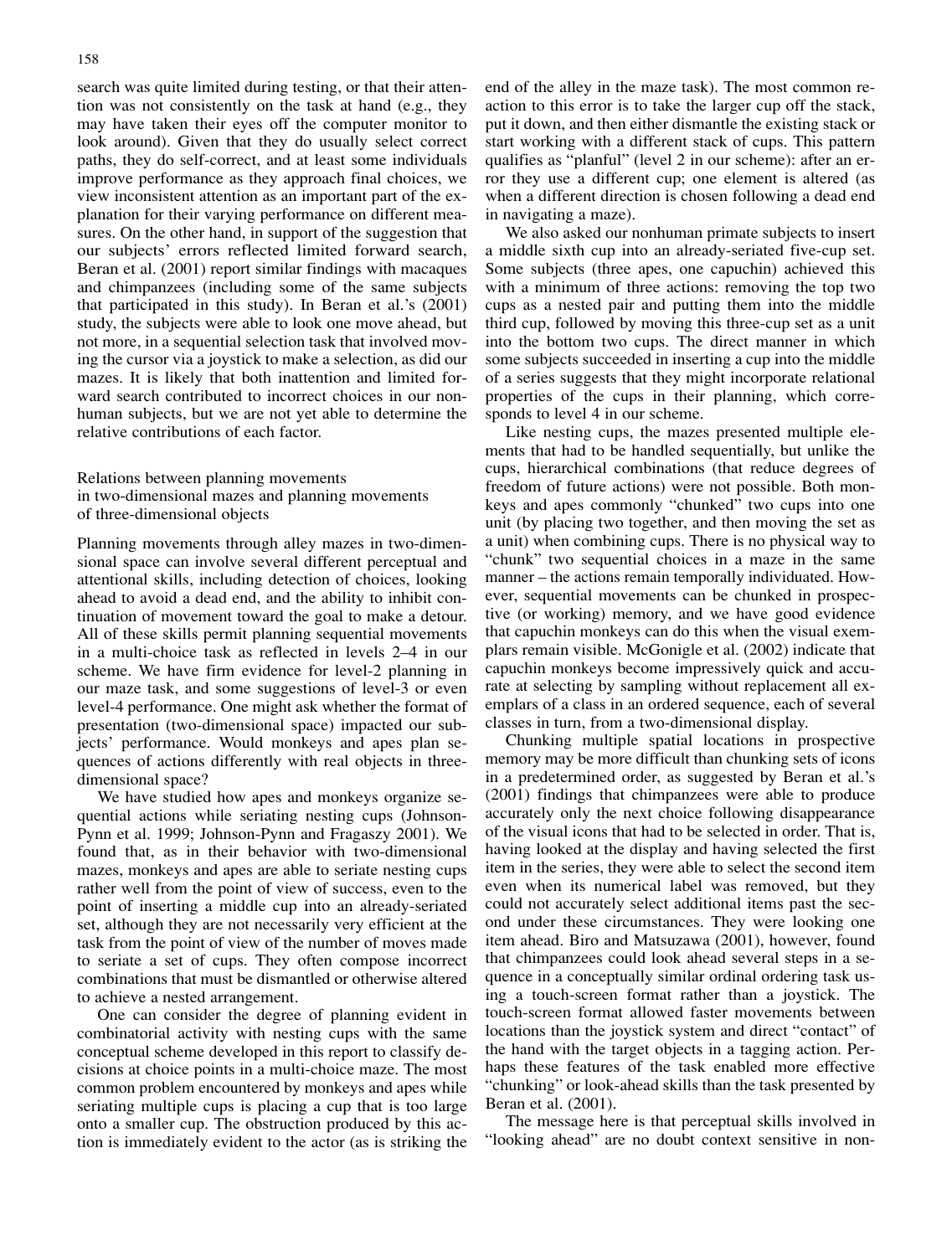human primates, as they are in humans (e.g., Bidell and Fischer 1994). Further exploration of the particular demands imposed by different computer-interactive formats in these tasks is warranted.

Mastering multiple simultaneous and/or sequential relations is also an intrinsic part of using a tool proficiently (Lockman 2000). Using an object as a tool requires producing a specific spatial relation between one object and another, and at the same time performing a specific action with one object. Working within our model of relational complexity, we would predict that both chimpanzees and capuchin monkeys would have no difficulty mastering an instrumental action that required a single relation, as in pounding something open by banging it directly on the substrate, so long as they could readily accomplish the necessary actions (i.e., were strong enough and accurate enough). These are, after all, the normal conditions they face in real life. Mastering two relations simultaneously challenges both monkeys and apes, as demonstrated by performance in these mazes. However, they apparently can succeed at this level (level 3–4 in Table 1). Mastering three relations at one time (as in arranging an object in a specific orientation on a substrate, and another object in a specific orientation in the hand, and then combining the two objects in a particular alignment) will challenge both of them even more, as it does young children (Lockman 2000). In fact, we do not yet have a paradigmatic example for capuchin monkeys solving a problem like this, although we do for chimpanzees (e.g., cracking nuts with stones as described by Inoue-Nakamura and Matsuzawa 1997). Probing the outer boundaries of each genera's abilities to master problems with specific relational demands – and the microdevelopmental processes that support mastery – with three-dimensional objects and with twodimensional displays can provide a principled basis for comparative understanding of their physical cognition.

#### Comparing apes and monkeys

There were obvious differences in performance between monkeys and apes. Apes made significantly fewer errors, especially wrong turns, than did the monkeys, and were as accurate at NOC points as at other points (whereas the monkeys were more likely to make an incorrect choice at NOC points vs other choice points).

It is important to keep in mind, however, that the best and worst performances in monkeys and apes overlapped. Thus it is more parsimonious to assume that apes learn more quickly than monkeys how to navigate mazes strategically rather than to posit that apes possess a qualitatively different means of planning movements of objects through space. To come to the latter, stronger conclusion, we need to examine asymptotic performance of both species, particularly on more difficult mazes that require looking ahead more than one step at a choice point to make a correct choice. A two-step problem taps what Bidell and Fischer (1994) refer to as a representational mapping, where a prior action is dependent on its follow-up action.

Replication of the current study with naïve apes would also be informative. If naïve apes do indeed arrive at this task with a greater propensity to look ahead to the end of the two alleys at each choice point, or are faster to learn to do so than the monkeys, the difference between the genera observed in this study will be sustained. Alternatively, perhaps prior experience with similar mazes at an earlier time permitted the apes in this study to approach these mazes with an established perceptual strategy that the monkeys lacked. In this case, we would find smaller or no differences between naïve apes and naïve monkeys. We are conducting these follow-up studies now.

Value of interactive computer tasks for studying planning as a process

In closing, we would like to point out that the detailed records of movements through time and space afforded by interactive computerized tasks are an important resource for researchers interested in spatial cognition (cf. Menzel et al. 1999; Washburn and Astur 2002), including those interested in cognition as an embodied process. Concomitant with their analytical power, however, must come the recognition that the challenges of organizing movement in two dimensions in computerized tasks are no doubt different from the challenges of organizing movement in three dimensions, because the degrees of freedom of movement that the actor must integrate or manage are necessarily different between two- and three-dimensional formats, as is the sensory feedback one receives while acting. Comparison of performance on two- and three-dimensional tasks can tell us much about how an actor integrates perceptual search and manual action (Roberts and Ondrejko 1994; Ballard et al. 1997).

**Acknowledgements** We thank Li Jianrong and Jaxx Reeves of the Department of Statistics, University of Georgia, for initiating us into the community of generalized linear modelers, James Fuller for programming the maze tasks, SiGui Li and Nadine Schroeder for assistance with statistical analysis, Ron Davis and members of the UGA Instrument Shop for superb craftsmanship in fabrication of our test stations, Charles Menzel and Sarah Cummins-Sebree for many fruitful discussions about mazes, David Washburn for excellent advice about all things relating to joysticks, John Kelley for assistance in testing the chimpanzees, Karen Parnell for scoring assistance, and Christine Filion Orman for continuing collegial help while these data were collected and afterward. This work was supported by Grants HD06016 and HD38051 from the National Institutes of Health (USA) to Georgia State University. Studies were conducted at the University of Georgia and Georgia State University and complied with the laws regulating animal care and use in the United States.

# References

- Anderson JR (1996) Chimpanzees and capuchin monkeys: comparative cognition. In: Russon A, Bard K, Parker S (eds) Reaching into thought. The minds of great apes. Cambridge University Press, Cambridge, pp 23–56
- Ballard D, Hayhoe M, Pook P, Rao R (1997) Deictic codes for the embodiment of cognition. Behav Brain Sci 20:723–767